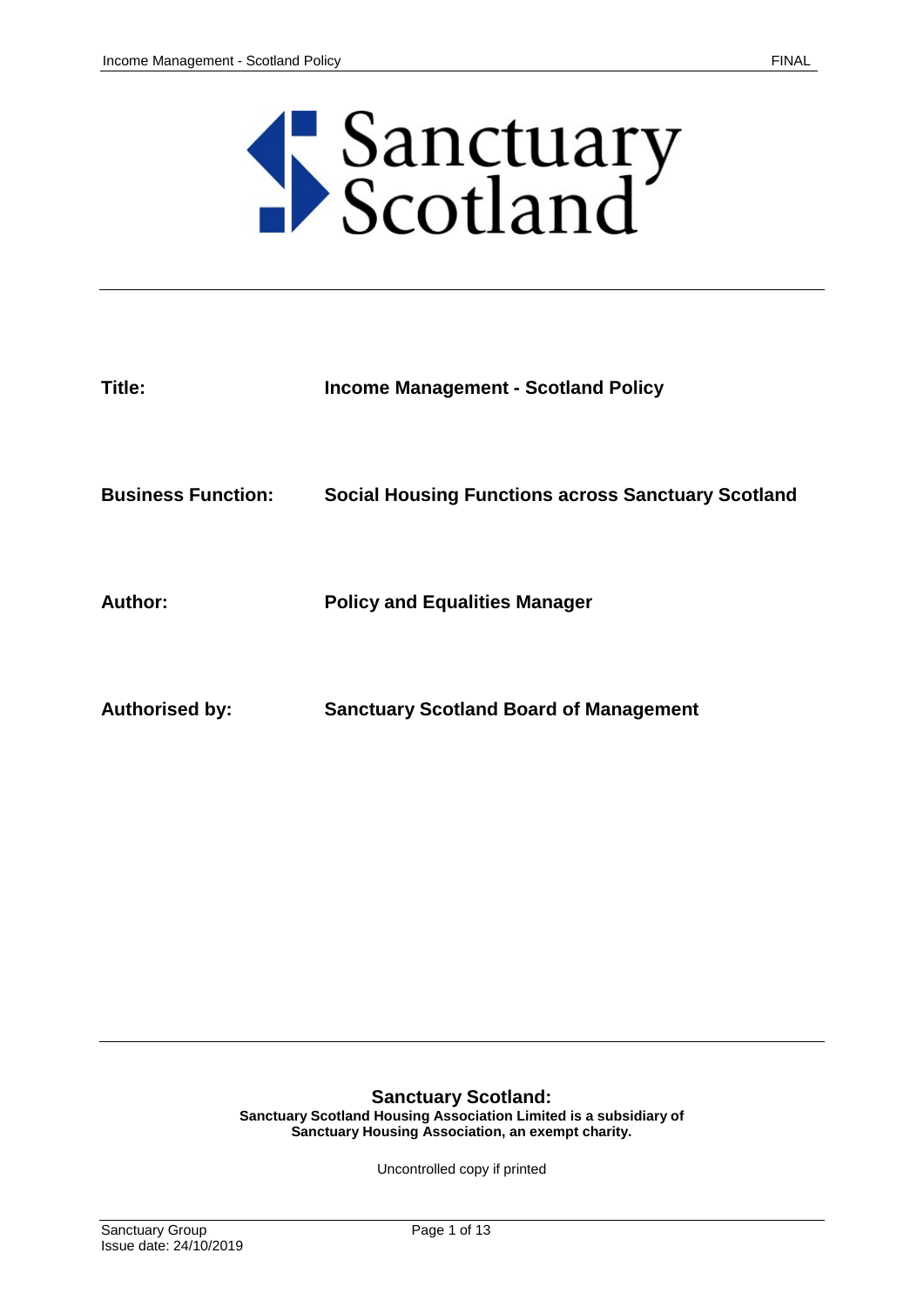#### **1. Policy statement**

- 1.1 Sanctuary Scotland views Income Management as a vital part of its housing management function as there is a direct relationship between the effective collection of revenues and the ability to deliver high-quality services to customers.
- 1.2 This policy and its associated procedure establishes Sanctuary Scotland's requirement to operate an efficient and effective income collection service that complies with legislative requirements. The approach will ensure that priority is given to maximising income and minimising or preventing any risk of customers accumulating rent arrears and other tenancy related debt.

#### **2. Roles and responsibilities**

- 2.1 The Director of Sanctuary Scotland is responsible for ensuring adoption of, and adherence to, this policy and its associated procedure relevant to their operation.
- 2.2 The Housing Manager and Area Manager in each office is responsible for:
	- ensuring that this policy and its associated procedure is implemented by their staff;
	- ensuring that officers are designated to deal with income management;
	- monitoring the systems and practices at local levels in terms of dealing with income management, ensuring that there is a consistent, fair approach.

#### **3. References and sources**

- 3.1 The following legislation, references and sources are relevant to the development and delivery of this policy and associated procedure:
	- The [Data Protection Act 1998](https://www.legislation.gov.uk/ukpga/1998/29/contents) and European Union General Data [Protection Regulations \(GDPR\) 2016](https://ec.europa.eu/info/law/law-topic/data-protection_en) sets out obligations not to disclose personal information held on computer or certain types of noncomputerised data.
	- The [Housing \(Scotland\) Act 2001](https://www.legislation.gov.uk/asp/2001/10/contents) sets out an obligation to provide tenants with a written document stating the terms of the tenancy, including the obligation to pay rent lawfully due, and requires social landlords to consult tenants and take account of their views when making decisions about proposed rent increases.
	- The [Homelessness etc. \(Scotland\) Act 2003](https://www.legislation.gov.uk/asp/2003/10/contents) sets out an obligation to provide local authorities with early notice of households at risk of homelessness due to eviction.
	- The [Bankruptcy and Diligence Etc. \(Scotland\) Act 2007](https://www.legislation.gov.uk/asp/2007/3/contents) sets out requirements in relation to storage of property belonging to evicted tenants.
	- The [Housing \(Scotland\) Act 2010](http://www.legislation.gov.uk/asp/2010/17/contents/enacted) introduced pre-action requirements that landlords must satisfy in all rent arrears cases before serving a notice on a tenant.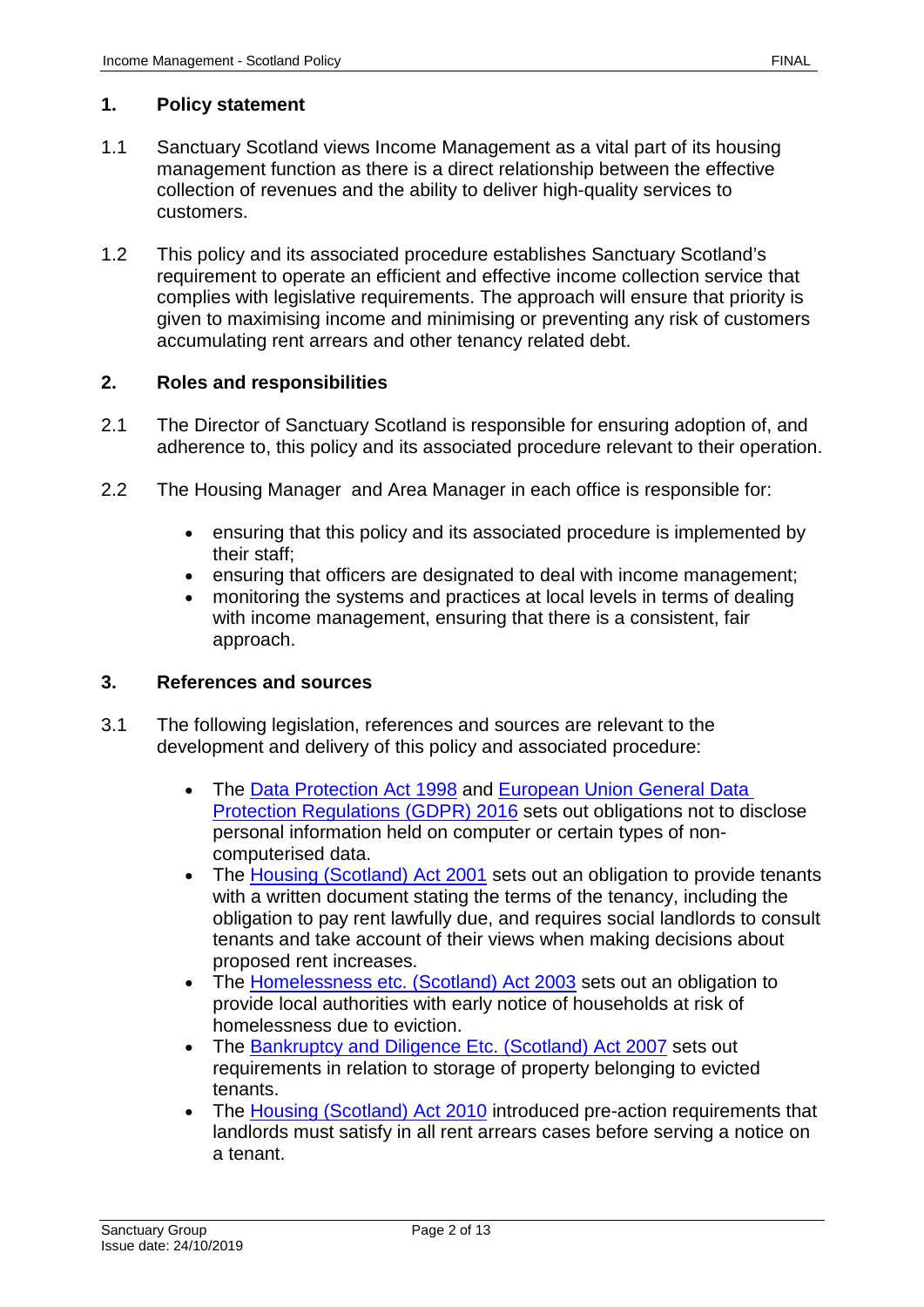- The Scottish Government [Guidance for Social Landlords on Pre-](https://www.gov.scot/publications/housing-scotland-act-2001-2010-guidance-social-landlords-pre-action/pages/3/) Action [Requirements and Seeking Repossession of Social Housing](https://www.gov.scot/publications/housing-scotland-act-2001-2010-guidance-social-landlords-pre-action/pages/3/) gives guidance on complying with pre-action requirements.
- The Tenancy Changes [Scotland Policy and Procedure](https://solis/PolicyManagement/policy/Policies/Forms/Policy%20Document%20Set/docsethomepage.aspx?ID=5026&FolderCTID=0x0120D52000DE99EA054D4DF944BE591D81E49729D0008C670BDB86BED740B0B89E295CD8357C&List=a03723e1-d48b-4958-9669-9b86a90ef8b0&RootFolder=%2FPolicyManagement%2Fpolicy%2FPolicies%2FTenancy%20Changes%20%2D%20Scotland&RecSrc=%2FPolicyManagement%2Fpolicy%2FPolicies%2FTenancy%20Changes%20%2D%20Scotland) provides guidance on rent arrears when there is a tenancy change such as succession or assignation.
- The [SFHA Guide to Rent Setting and Affordability Tool](https://www.sfha.co.uk/our-work/policy-category/affordability-and-value-for-money/sub-category/affordability) provides guidance on assessing if rents are affordable.
- The Scottish Housing Regulator thematic study How social landlords [consult tenants about rent increases](https://www.scottishhousingregulator.gov.uk/landlord-performance/national-reports/thematic-work/how-social-landlords-consult-tenants-about-rent-increases) outlines good practice on how social landlords consult tenants about proposed rent increases.

# **4. Impact on diversity**

- 4.1 This policy and its associated procedure applies to the income management of social rented properties as outlined above.
- 4.2 Sanctuary Scotland demonstrates its commitment to diversity and promoting equality by ensuring that this policy and its associated procedure is applied in a manner that is fair to all sections of the community, with due regard to the protected characteristics identified under the [Equality Act 2010](https://www.legislation.gov.uk/ukpga/2010/15/contents) and in accordance with its ['Fairness for All'](https://solis/Diversity/Pages/Fairnessforall.aspx) Single Equality Scheme.
- 4.3 We will seek to ensure that this policy and its associated procedure is applied in a manner that is fair to all sections of the community regardless of age, disability, gender reassignment, marriage or civil partnership, pregnancy or maternity, race, religion or belief, sex or sexual orientation.

### **5. Customer consultation**

5.1 Customer consultation has not been undertaken as this policy and its associated procedure is designed to comply with the legal framework for revenue collection.

# **6. Monitoring and compliance**

- 6.1 Period of review
- 6.1.1 Until a new policy is formally adopted this document will remain in force and operational.
- 6.1.2 This policy will be reviewed in accordance with the policy review programme agreed by Sanctuary Scotland Board of Management.
- 6.1.3 If there are significant changes to legislation or regulation or there are found to be deficiencies or failures in this policy, as a result of complaints or findings from any independent organisation, the Director - Sanctuary Scotland will initiate an immediate review.
- 6.1.4 Where appropriate, key stakeholders, customers and interested parties will be consulted as part of any review of this policy.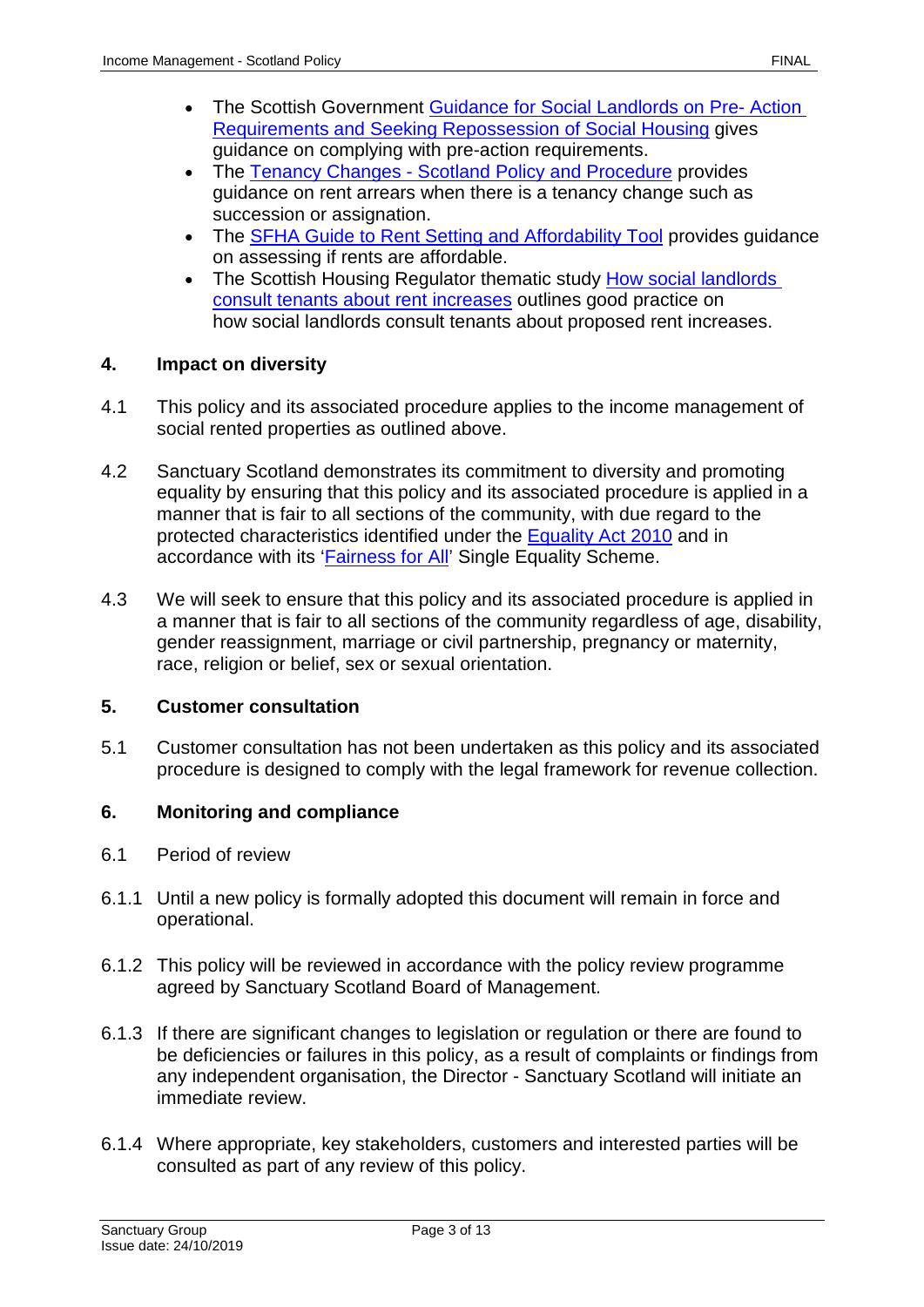### **7. Approval**

7.1 This policy is approved by Sanctuary Scotland Board of Management.

# **8. Operational arrangements**

8.1 This policy must be used in conjunction with the **Income Management -Scotland Procedure**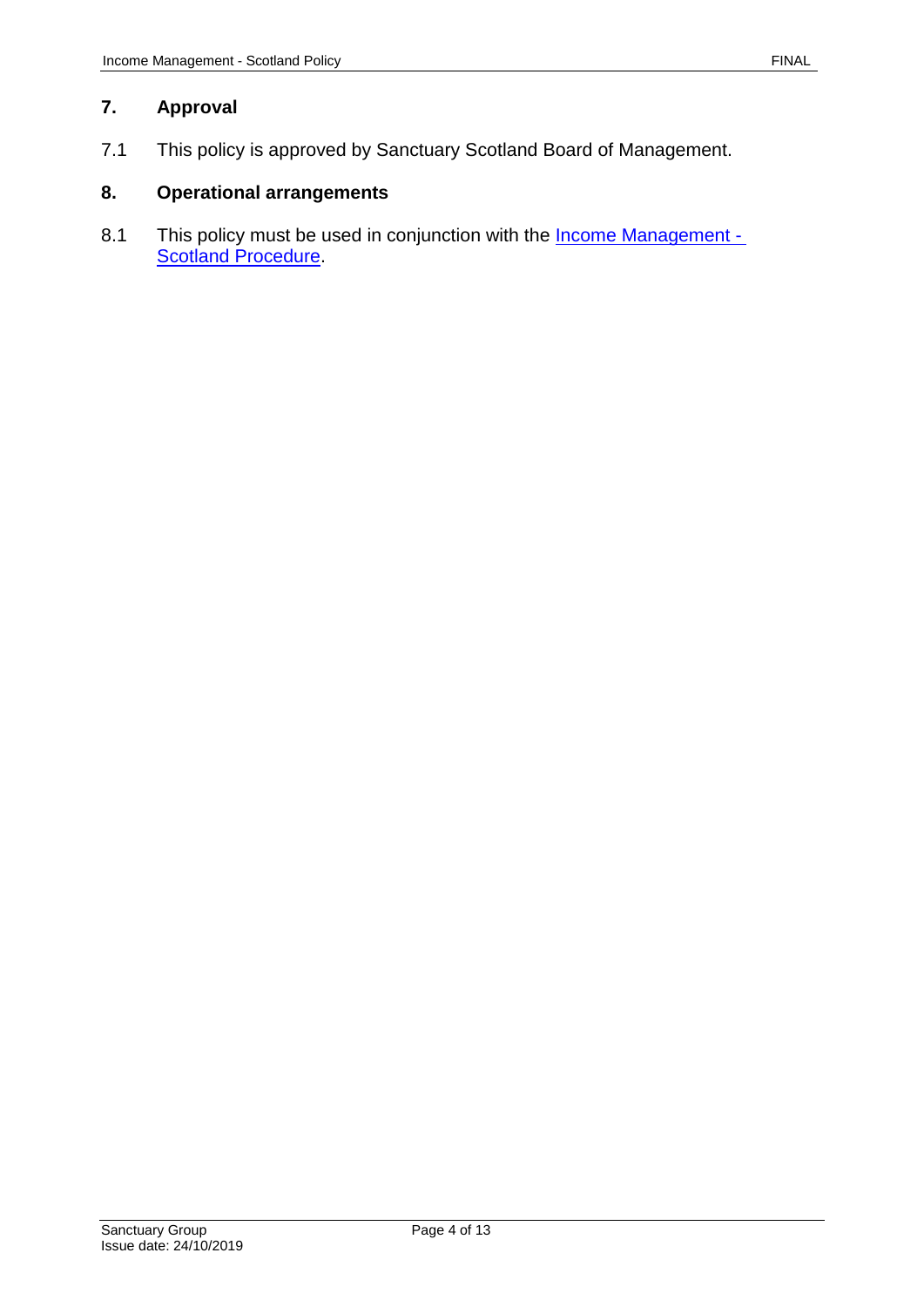# **Section A - Administration of rents and service charges**

## **1. Rent setting principles**

1.1 The policy is based on the following principles.

### 1.1.1 Cost covering

Rents will be set at levels which ensure that all budgeted costs are covered. This will take account of expenditure on the following factors:

- Management of housing stock;
- Maintenance of housing stock (reactive and cyclical);
- Voids and bad debts;
- Loan charges and repayments;
- Provision for future major repairs, component renewal, etc.; and
- Provision for any contingencies

#### 1.1.2 Affordability

Sanctuary will seek to ensure that rent levels are affordable to its client groups, whether they are in receipt of state benefits or in low paid employment, with reference to recognised good practice such as the affordability criteria established by the Scottish Federation of Housing Associations.

#### 1.1.3 Accountability

The policy is designed to be easy to explain, understand, and justify. Tenants will be able to receive details of how the rents for their houses have been calculated. Rent setting will be carried out in a manner which satisfies the requirements of the Scottish Housing Regulator.

#### 1.1.4 Flexibility

The policy is designed to be flexible, to take account of the various circumstances in which Sanctuary Scotland may develop or acquire properties, and the various locations within which Sanctuary Scotland owns properties. It also takes account of the various client groups for which Sanctuary Scotland provides housing.

#### 1.1.5 Comparability

The method of rent setting will seek to ensure that rent levels are consistent across all new Sanctuary Scotland housing stock. Account will also be taken of the affordability of rent levels using appropriate guidance and good practice.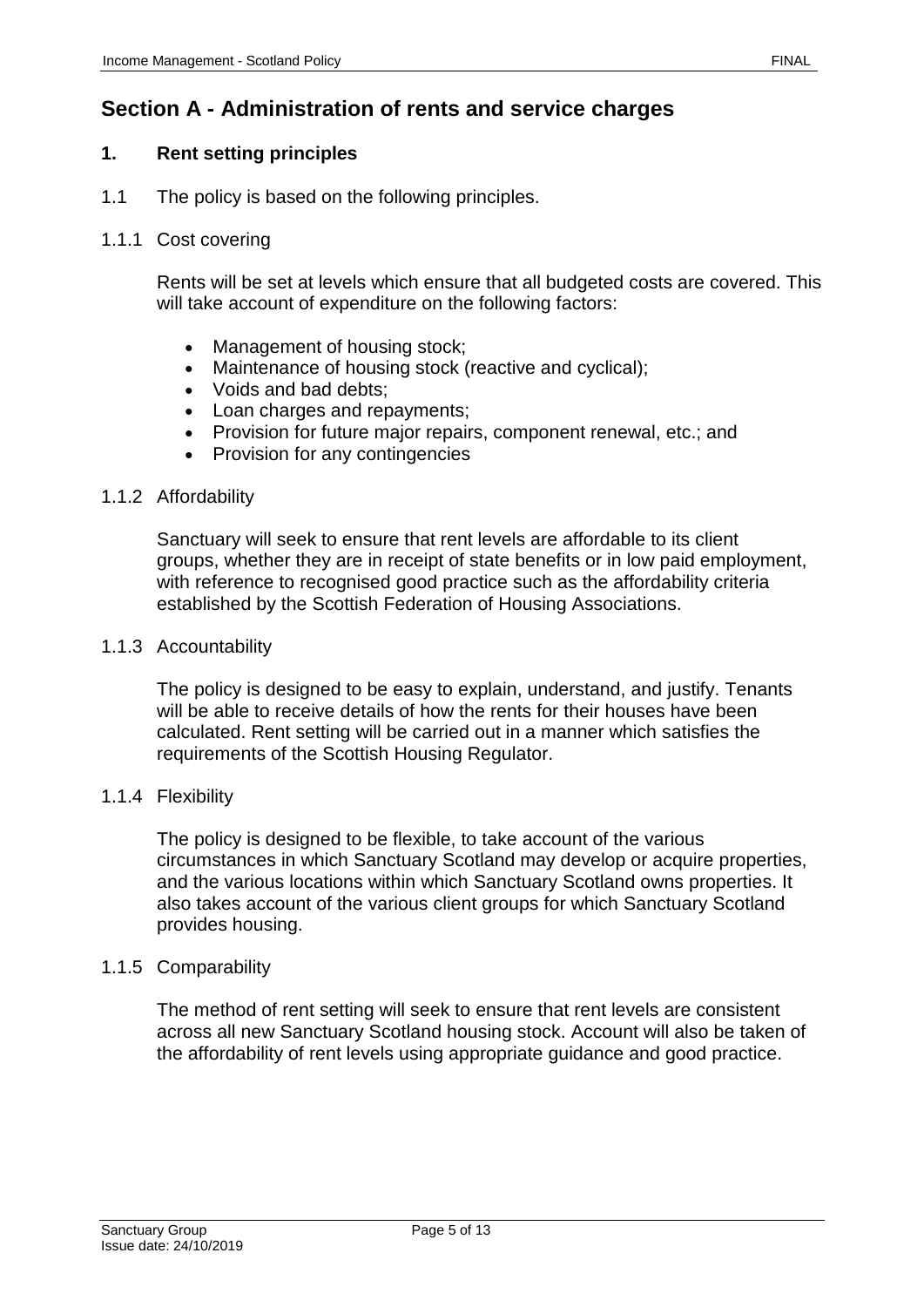#### **2. Rent setting system - Housing Association Grant funded properties**

- 2.1 Rents for properties which are to be developed with Housing Association Grant (HAG funding, or its equivalent, will be based on a points framework. Points will be attributed to a range of property characteristics. These characteristics are those which are considered to be the most important to tenants in enjoying their homes, and any which may represent additional maintenance costs to Sanctuary Scotland.
- 2.2 A points total will be calculated for each property and the rent then calculated by applying a multiplier to the points total. The value of this multiplier will be set each year by the Board of Management as part of the rent review process.
- 2.3 The points framework against which rents are calculated is attached to this policy and associated procedure at **Appendix 1**.

#### **3. Rent setting system - legacy and non-Housing Association Grant funded properties**

- 3.1 A points-based method of rent calculation may not be appropriate for properties which are acquired or developed under a funding framework which does not involve HAG. This could apply to initiatives such as acquisitions, stock transfers and local authority-sponsored redevelopments.
- 3.2 In these circumstances, the rental structure of the disposing or sponsoring agency or landlord may require to be accepted as the basis for rent setting.
- 3.3 Basing rents on the rental structure of a disposing or sponsoring agency is acceptable provided that there are no concerns regarding the affordability of the rents generated under such a structure.

#### **4. Rent setting system - supported accommodation**

- 4.1 In recognition of the different revenue funding system for some supported accommodation projects, Sanctuary Scotland may set rent/occupancy charges for such projects outwith its points-based rent setting structure. In determining the appropriate level of rent Sanctuary Scotland will consider the costs of factors such as the following in addition to mainstream costs:
	- management, including any enhanced management, services provided by Sanctuary Scotland or any agency contracted by it to provide such services;
	- maintaining or replacing any special equipment or features provided within the accommodation;
	- any specific costs association with registration of the property or compliance with the requirements of other external regulatory bodies
	- providing, maintaining and renewing communal areas and facilities, staff accommodation, etc.;
	- anticipated void levels where responsibility for rent loss through voids rests with Sanctuary Scotland; and
	- providing, maintaining and renewing any furniture, appliances, fittings, etc. for which the Sanctuary Scotland is responsible.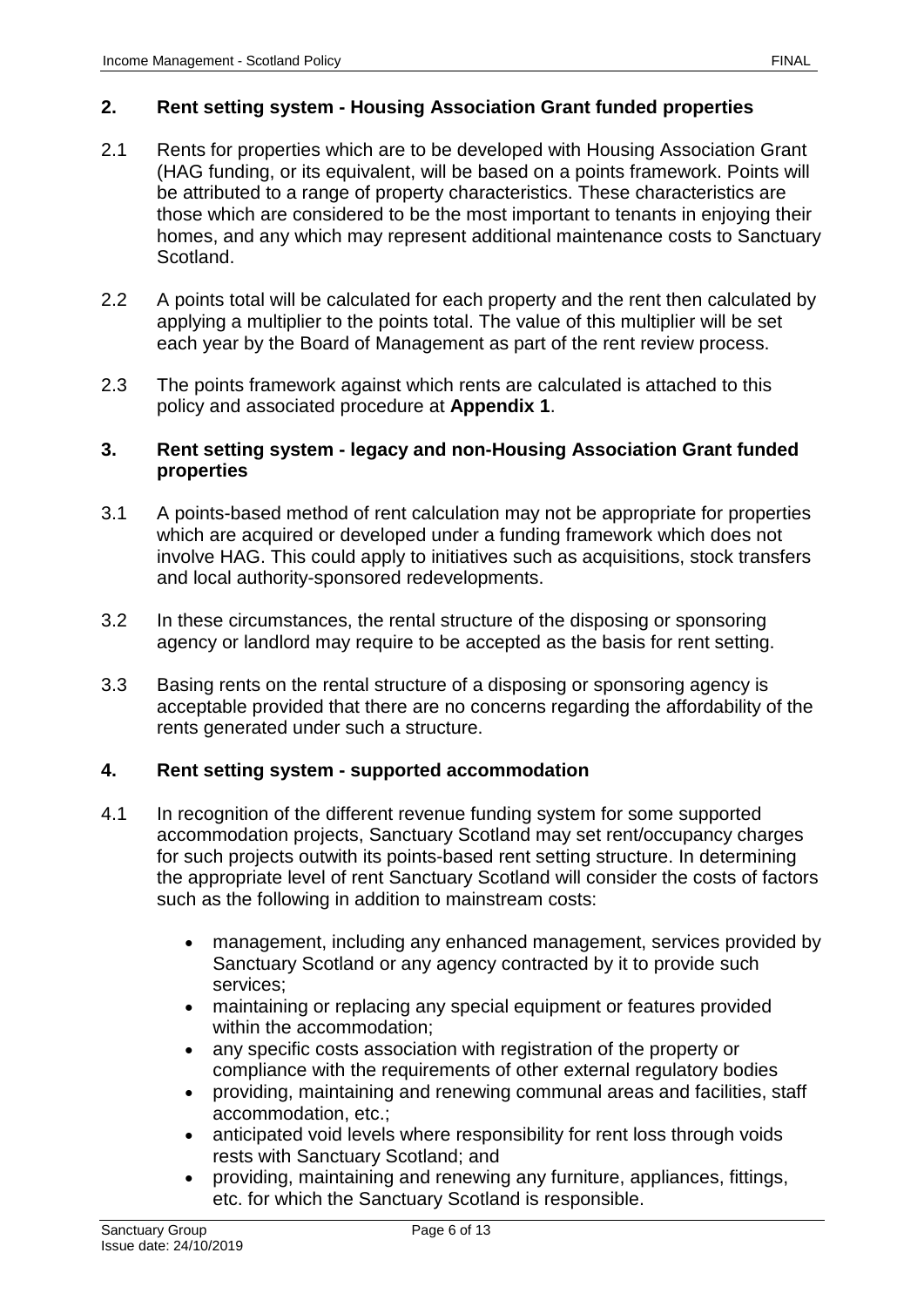4.2 Where support is provided to tenants living in properties for which a rent can be set under the points-based system, and no additional costs are anticipated to be incurred by Sanctuary Scotland in providing or managing the accommodation, then it is appropriate for a rent based on the points framework to be applied.

### **5. Review of rent and service charge levels**

- 5.1 All rent levels and other charges will be reviewed annually, with any increases effected in line with the relevant tenancy agreement (normally on the first Monday in July for weekly debit tenancies, and the first day in July for monthly debit tenancies). The decision as to the level of any increase in rents or other charges must be made by the Board of Management. In considering the level of any increase to be applied, the Board of Management will take full cognisance of any commitments as to future rent increases given to tenants as part of any stock transfer consultation process, and in line with the principles set out in Section 1 above.
- 5.2 Where services (grounds maintenance, caretaking, etc.) are provided, the charge for these services will be based on the estimated cost of providing these services. The cost of providing services will be recovered only from those tenants who enjoy the benefits of these services.
- 5.3 Increases in service charges will not be linked to increases in rent levels but will reflect increases in the costs of providing the services concerned and the cost of reasonable provision for the maintenance/renewal of capital items.
- 5.4 Prior to agreeing any increase in rent levels, the Board of Management will have regard to any representations received from tenants as a result of a consultation exercise on proposed rent increases conducted under the terms of section 25(a) of the Housing (Scotland) Act 2001.
- 5.5 At least four weeks' written notice of any rent/service charge increase will be given to tenants.
- 5.6 Any tenant who feels that a rent/service charge increase for their property has been improperly calculated or applied may request a reassessment of the rent level and, if still dissatisfied, may submit an appeal to the Head of Housing.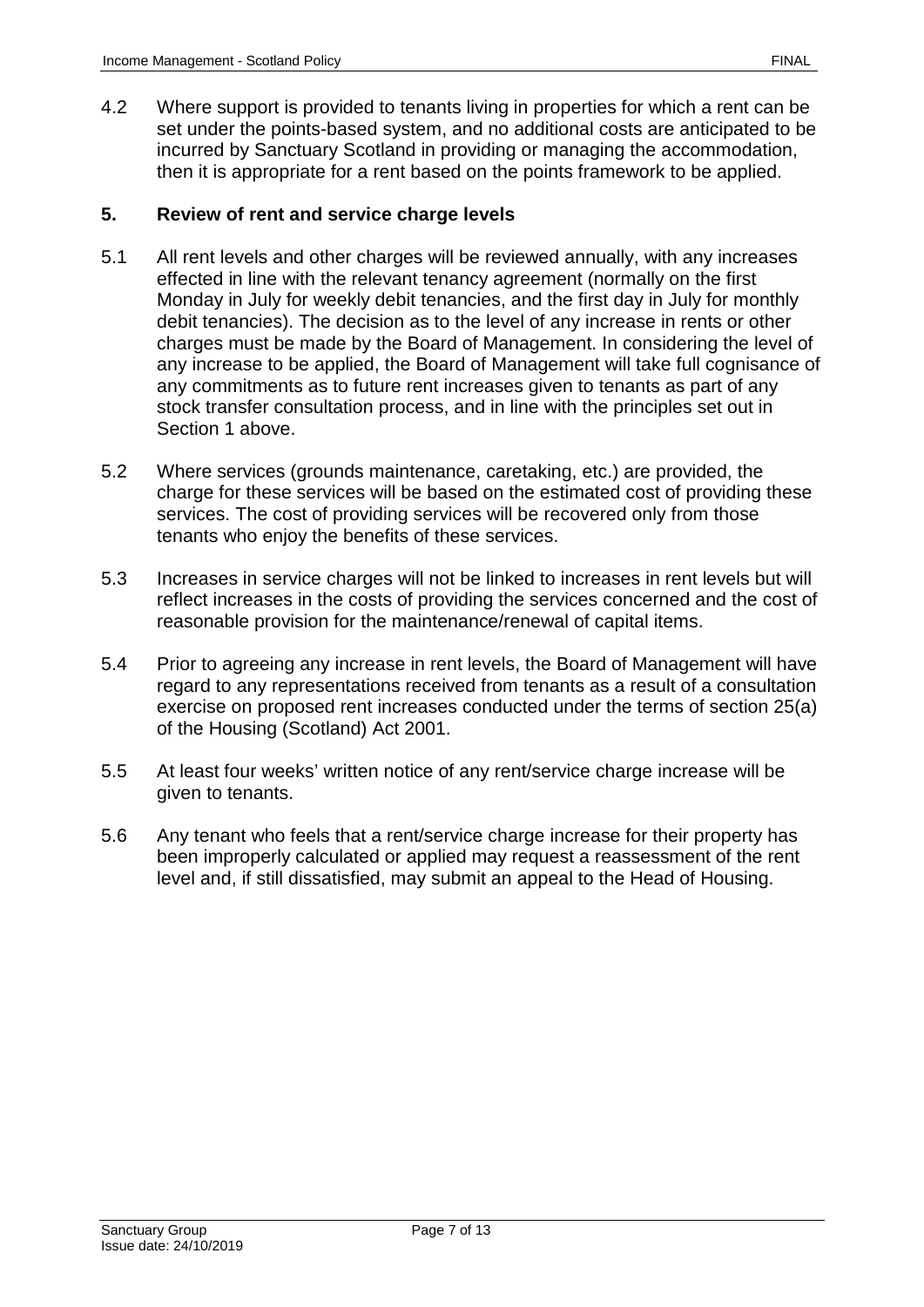# **Section B - Current tenant rent arrears process**

#### **1. Current tenant rent arrears process principles**

- 1.1 In cases where rent arrears do accrue, we will take early action so that these are kept to a minimum and are reduced through a fair, responsive and, when necessary, firm approach.
- 1.2 We aim to help to people avoid getting into financial difficulties in the first place and help them sustain their tenancy with us where ever possible. We aim to achieve a balance between supporting tenants in difficulty, and taking firm but fair action against individuals that are in arrears.
- 1.3 We will provide a range of payment options to tenants and work with them to access these options.
- 1.4 If tenants are not in a position to clear their arrears balance in one payment, we will work with them to reach fair and effective repayment arrangements which balance our requirement to maximise income with the tenants' ability to pay. Any arrangements to pay will be monitored regularly and appropriate action taken to address broken arrangements quickly.
- 1.5 We recognise that some tenants will require extra help and assistance to meet their rental obligations. We will provide or procure comprehensive welfare advice, debt counselling and other financial advice in order to be in a position to meet these needs.
- 1.6 We will reinforce our commitment to homeless prevention by ensuring proper support and guidance is given to tenants in arrears on their rights and options, and ensuring that eviction is used as a last resort and only when all other options have been exhausted.
- 1.7 Where appropriate, we will work closely and co-operate with other agencies, whose functions and remits include dealing with any aspects of arrears up to and including homelessness.
- 1.8 The confidentiality of all parties involved in cases of arrears will be respected. It is also recognised that it can be uncomfortable or distressing for tenants to discuss their financial situation with staff. We will treat tenants with consideration and respect and ensure that a variety of options are available for tenants to communicate with us, including home visits, and accompaniment by specialist agencies.

### **2. Arrears prevention**

2.1 We will provide new tenants with comprehensive information on paying their rent at the pre-tenancy visit and sign up, to ensure they have all the information they need to support them in making payments and are aware of any relevant methods of assistance to pay their rent (for example Housing Benefit or Universal Credit). We will also carry out a financial assessment and make appropriate referrals or provide advice on affordability as appropriate.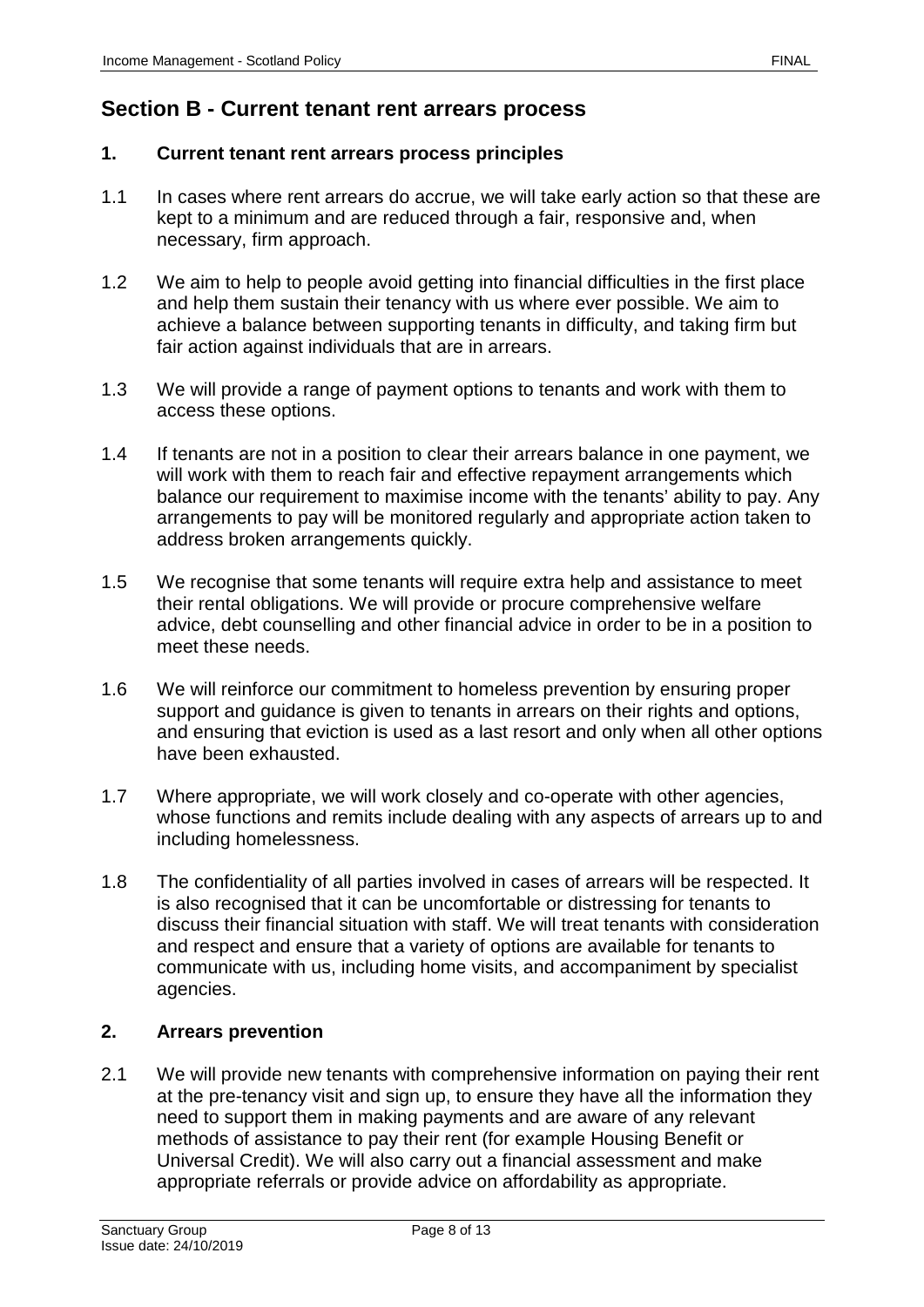- 2.2 We will promote responsibility for payment of rent, for example by insisting that rent is paid in advance. Tenants in receipt of housing benefit or Universal Credit will be asked to pay at least £5 towards the rent at the sign up, and to pay at least £5 per week until their claim is processed.
- 2.3 Early identification of arrears linked to a quick response is essential to minimising arrears levels. We will regularly monitor the progress of all rent accounts where tenants are in arrears and will normally begin escalation action when arrears over £10 are accrued.
- 2.4 Regular face-to-face contact and home visits form an integral part of our action to recover arrears and emphasis is placed on personal contact from an early stage to identify solutions to tenants' non-payment issues.
- 2.5 Our approach to arrears prevention and recovery will be publicised to tenants in a variety of ways, including information leaflets, tenant handbooks, the Sanctuary Scotland website and newsletters and as part of consultation exercises on matters such as the annual rent increase.

# **3. Legal action**

- 3.1 When a tenant fails to co-operate in reducing the arrears or continuously breaks a repayment arrangement, we will consider taking legal action. Such action is not taken lightly and only when other options have been exhausted. The different forms of action that will be considered include:
	- Notice of Proceedings for Recovery of Possession;
	- recovery proceedings including for recovery of the property only, recovery of the debt only or conjoined action;
	- earnings arrestment;
	- bank account arrestment; and
	- eviction.
- 3.2 Any decision to commence legal action, and subsequent decisions on the course of action taken, will be taken by staff of at least Area Housing Manager level. Any decision to approve an eviction or enforce a decree will be signed off by the Director of Sanctuary Scotland, who has delegated authority to approve these requests on behalf of the governing body.
- 3.3 When approval is given to enforce a decree for eviction, the tenant will normally will be given a final opportunity to pay the debt (including rechargeable repairs, legal fees and expenses (where awarded) and any other associated costs) in full to avoid the eviction being carried out. This will normally be accepted as a single full payment. Housing Managers may, at their discretion and where it is considered reasonable to do so, accept a payment amounting to three-quarters of the total sum of arrears, with an arrangement in place to pay the remaining debt over a maximum of 10 weeks. This could be applied where it is clear that the tenant cannot pay the full sum as a single payment.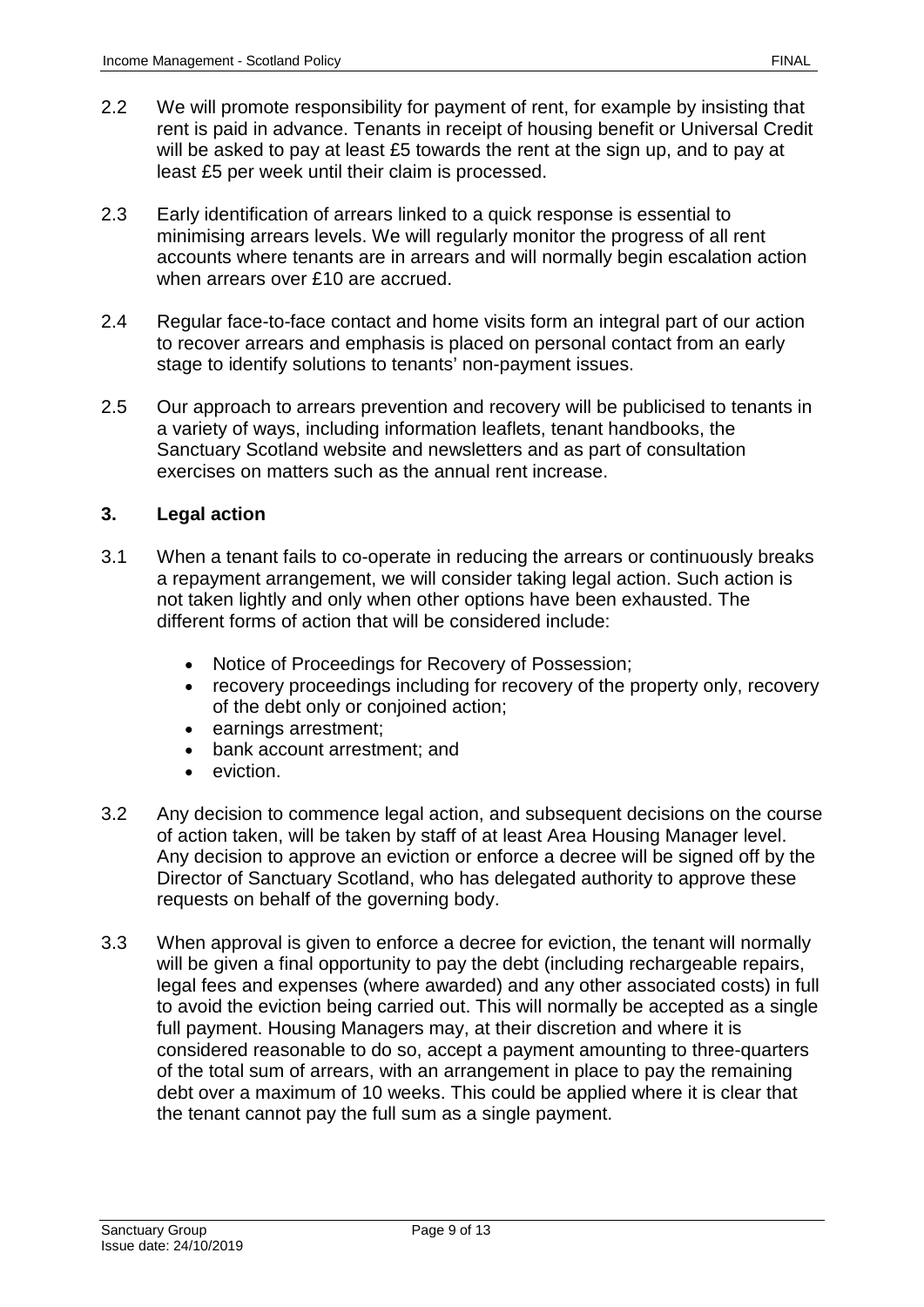- 3.4 In circumstances where more than one decree for eviction has been awarded against a tenant during their tenancy history with us, we may decide to utilise the decree even if the tenant can and does repay the outstanding monies in full. For example, if a decree has already been awarded three times, followed by a sufficient payment, the third decree may be used to evict the tenant(s). Staff should clearly explain this approach to the tenant after the second decree has been awarded and a payment made; their right to stay in the property is not guaranteed if a third decree is awarded followed by a payment to clear the arrears. Staff should continue to encourage the tenant to clear their arrears on the basis that it could have an impact on their access to housing in the future as they will have no outstanding debt.
- 3.5 To comply with section 11 of the Homelessness etc. (Scotland) Act 2003, we will notify the relevant local authority when we raise proceedings for possession.
- 3.6 Evictions and storage of goods
- 3.6.1 Any goods left in the property will be removed immediately after an eviction is carried out. Unless instructed by the sheriff, or unless the former tenant makes contact to collect the goods immediately after the eviction, the goods will be disposed of immediately. If any goods are in a condition likely to be detrimental to the property or other stored goods (for example soft furnishings with sharps or infested items), these will be disposed of immediately.
- 3.6.2 If the former tenant makes contact on or immediately before the date of eviction about the collection and removal of their goods, staff may leave the goods in the house until 14.00 on the day of the eviction to allow for the belongings to be uplifted by the former tenant. If it is not possible in that timescale then the belongings can be removed and stored securely before uplift if required. The goods in this scenario should be stored for a maximum of one month then disposed of. Sanctuary may recharge tenants for the storage of goods from the time they are removed from the property to the date of disposal.
- 3.6.3 An inventory should be completed to record the former tenant's belongings which are to be removed and put into storage. This should include photos of each room as a precautionary measure before items are removed.

### **4. Pre-action requirements**

- 4.1 The principles set out above are in line with Scottish Government's *Guidance for Social Landlords on Pre-Action Requirements and Seeking Repossession of Social Housing*. This guidance will underpin our approach to the recovery of rent arrears. Before sending a Notice of Proceedings for Possession (from here on referred to as 'a notice'), the following steps are followed, we will:
	- provide the tenant with clear information about the terms of the tenancy agreement together with any outstanding rent and any other financial obligation of the tenancy;
	- make reasonable efforts to provide the tenant with advice and assistance on the tenant's eligibility to receive housing benefit and other types of financial assistance;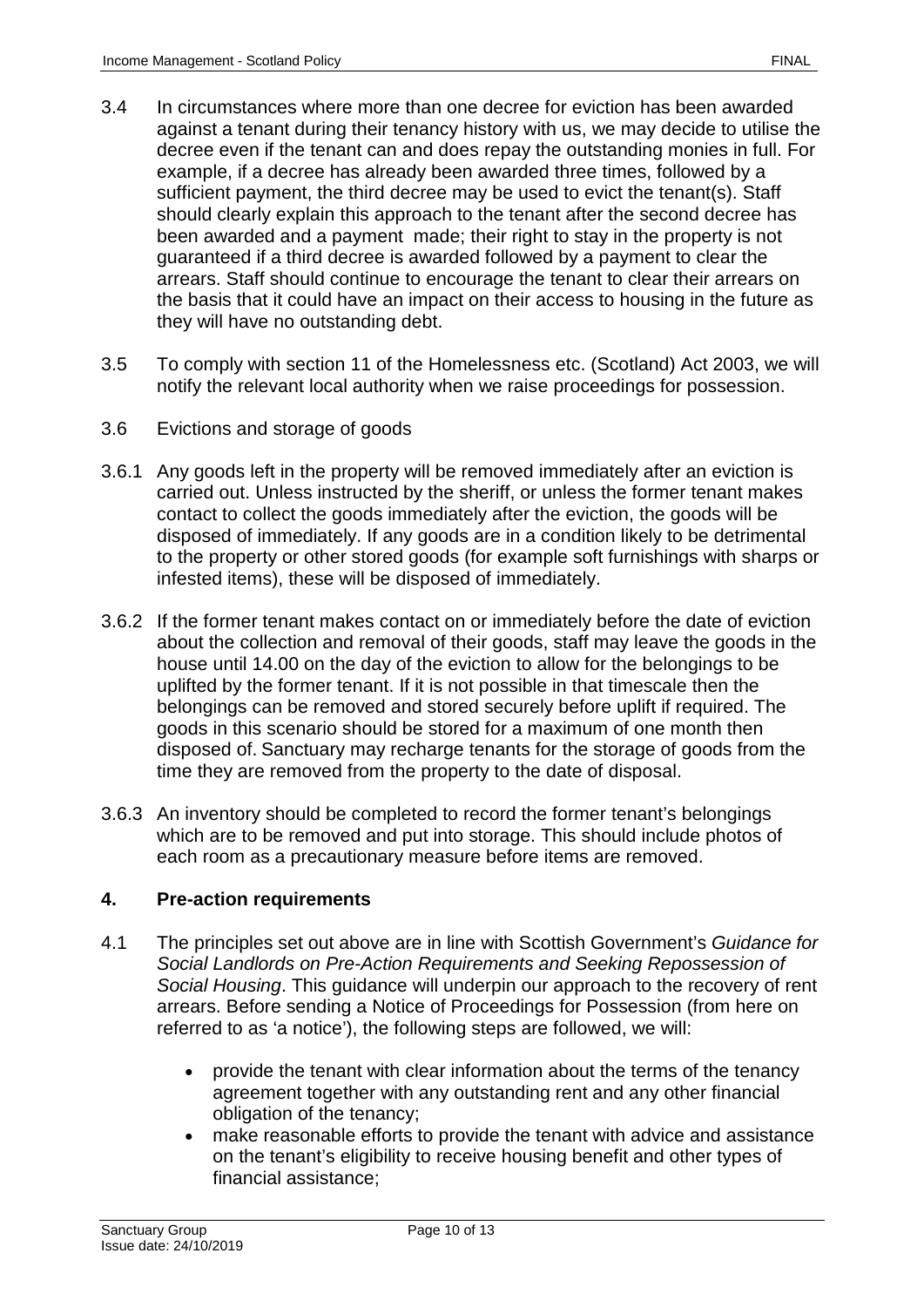- provide the tenant with information about sources of advice and assistance in relation to management of debt;
- make reasonable efforts to agree with the tenant a reasonable plan for future payments with us. Any such plan will include proposals in respect of future payments of rent, outstanding rent and any other financial obligations of the tenancy;
- not serve a notice if an application for housing benefit, Universal Credit or Alternative Payment Arrangement for the tenant has been made (but not yet determined) and is, in our opinion, likely to result in benefit being paid at a level which would allow the tenant to pay, or reduce by an acceptable level, the outstanding rent and any other financial obligations of the tenancy;
- not serve a notice if the tenant is taking other steps which, in our opinion, are likely to result in payment within a reasonable timescale of the outstanding rent and any other outstanding financial obligation of the tenancy;
- not serve a notice if the tenant is complying with a repayment plan agreed with the landlord; and
- encourage the tenant to contact their local authority to seek advice on homelessness.

# **5. Welfare reform**

- 5.1 The Welfare Reform Act 2012 introduced many fundamental and wide ranging changes to the welfare system in the UK. The landscape has changed considerably since and will do so in the future. Regulations for reserved issues continue to be amended by the Westminster Government and Department of Work and Pensions, and some powers are also being devolved to the Scottish Government. Issues of particular significance include the introduction of Universal Credit, the Local Housing Allowance Cap, the Benefits Cap, and age related restrictions on entitlement to housing costs.
- 5.2 We have implemented a wide range of initiatives to help our tenants who have been or will be affected by welfare reform, and will continue to offer advice and support to tenants who are affected by welfare reforms. This includes specific advice and support for vulnerable tenants. These initiatives are set out in the [Income Management Procedure -](https://solis/PolicyManagement/policy/Policies/Forms/Policy%20Document%20Set/docsethomepage.aspx?ID=7095&FolderCTID=0x0120D52000DE99EA054D4DF944BE591D81E49729D0008C670BDB86BED740B0B89E295CD8357C&List=a03723e1-d48b-4958-9669-9b86a90ef8b0&RootFolder=%2FPolicyManagement%2Fpolicy%2FPolicies%2FIncome%20Management%20%2D%20Scotland&RecSrc=%2FPolicyManagement%2Fpolicy%2FPolicies%2FIncome%20Management%20%2D%20Scotland) Scotland.
- 5.3 In principle all rent arrears arising from welfare reforms will be pursued in the same manner as other arrears, with the same degree of support and consideration of individual circumstances being applied.

### **6. Governing body members who have rent arrears**

- 6.1 Governing body members cannot remain or be re-elected if they are party to any legal proceedings in any Court of Law involving their landlord.
- 6.2 Where a case of rent arrears involving a governing body, member is referred to a governing body for consideration for any reason, the individual concerned will be required to declare an interest in the item and leave any meeting when the case is being discussed.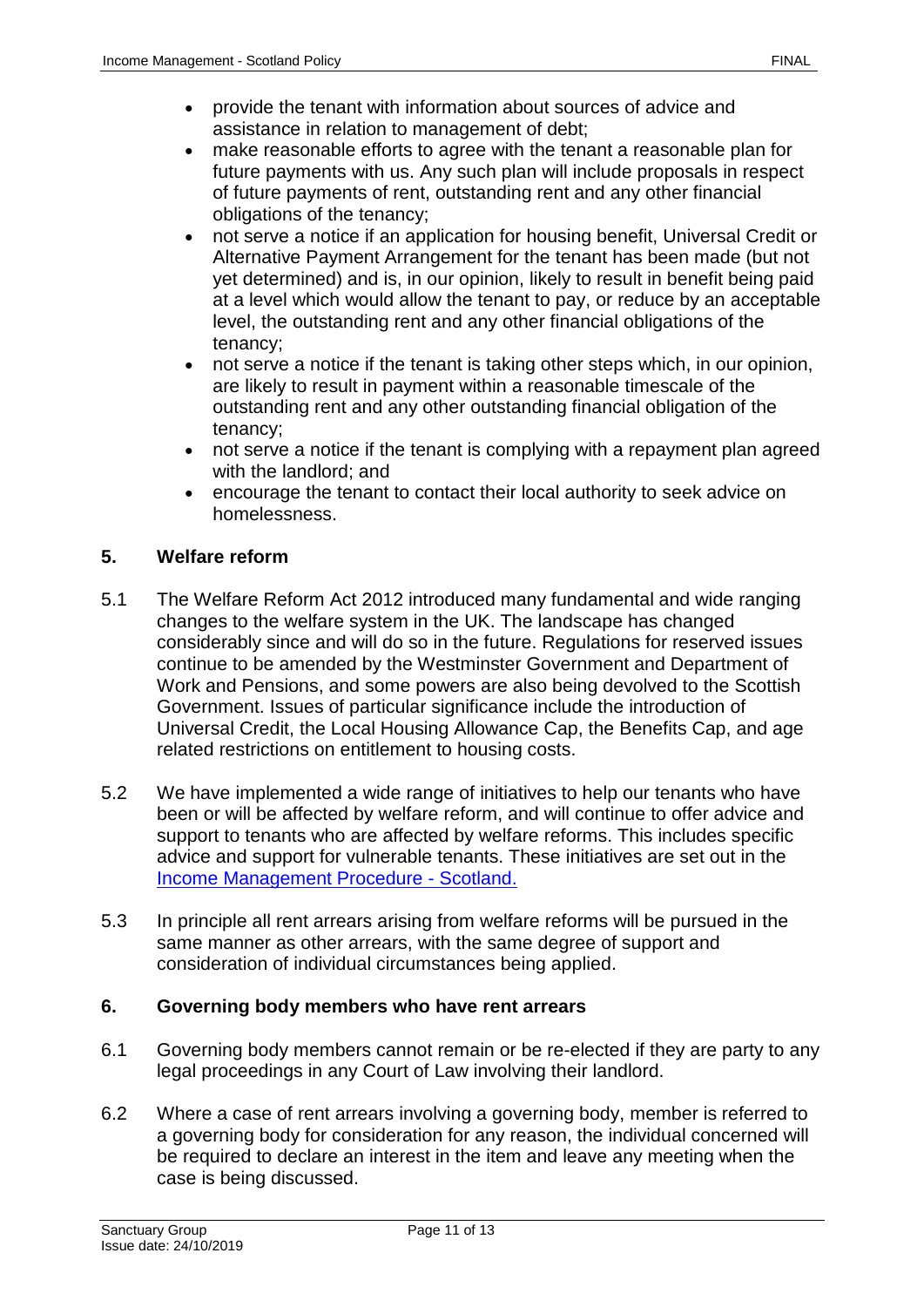# **Section C - Other tenancy related debt**

## **1. Other tenancy related debt process principles**

- 1.1 We will ensure that all other tenancy related debt (former tenant arrears and sundry debts such as rechargeable repairs and court costs) are identified and accounted for. We will normally seek to recover former tenant arrears, unless the cost of recovery is likely to exceed the amount involved.
- 1.2 We will adhere to Data Protection requirements but will use information from the former tenants' tenancy record, such as next of kin addresses, to help trace former tenants.
- 1.3 We will employ a third party debt collection agency in cases where the level of debt is over £50 and:
	- a forwarding address is unavailable and cannot be located by staff; or
	- all internal efforts to recover a debt have been exhausted.
- 1.4 Where tenancy related debt is considered to be irrecoverable or where the cost of recovery is likely to exceed the amount involved, approval for them to be written off will be sought from the appropriate governing body.
- 1.5 If a period of five years has elapsed since the last payment or last contact with the tenant, then we will normally request that the arrears are written off, as the debt is likely to have been prescribed. In some circumstances we may lodge an action in court before the five years has elapsed, in order to prevent the debt from being prescribed, and allow us to take further action.
- 1.6 Where there is contact with a customer with tenancy related debt, support and advice will be given to help them manage their debt, including signposting/referral to other specialised organisations.
- 1.7 When it is not possible to engage a customer with tenancy related debt in a voluntary arrangement to repay the debt, we will use all available legal remedies up to and including wage arrestment and sequestration (bankruptcy).
- 1.8 Our approach to former tenant arrears for deceased tenants is set out in the Tenancy Changes - [Scotland Policy and Procedure.](https://solis/PolicyManagement/policy/Policies/Forms/Policy%20Document%20Set/docsethomepage.aspx?ID=5026&FolderCTID=0x0120D52000DE99EA054D4DF944BE591D81E49729D0008C670BDB86BED740B0B89E295CD8357C&List=a03723e1-d48b-4958-9669-9b86a90ef8b0&RootFolder=%2FPolicyManagement%2Fpolicy%2FPolicies%2FTenancy%20Changes%20%2D%20Scotland&RecSrc=%2FPolicyManagement%2Fpolicy%2FPolicies%2FTenancy%20Changes%20%2D%20Scotland)
- 1.9 Where abandonment or eviction proceedings have been concluded and there is an outstanding former tenant arrear with no forwarding address, this will be immediately referred to a debt collection organisation.
- 1.10 Only third party agencies which comply with all statutory and regulatory requirements, codes of conduct, etc. in relation to debt management and recovery will be appointed to carry out tracing and recovery activities.